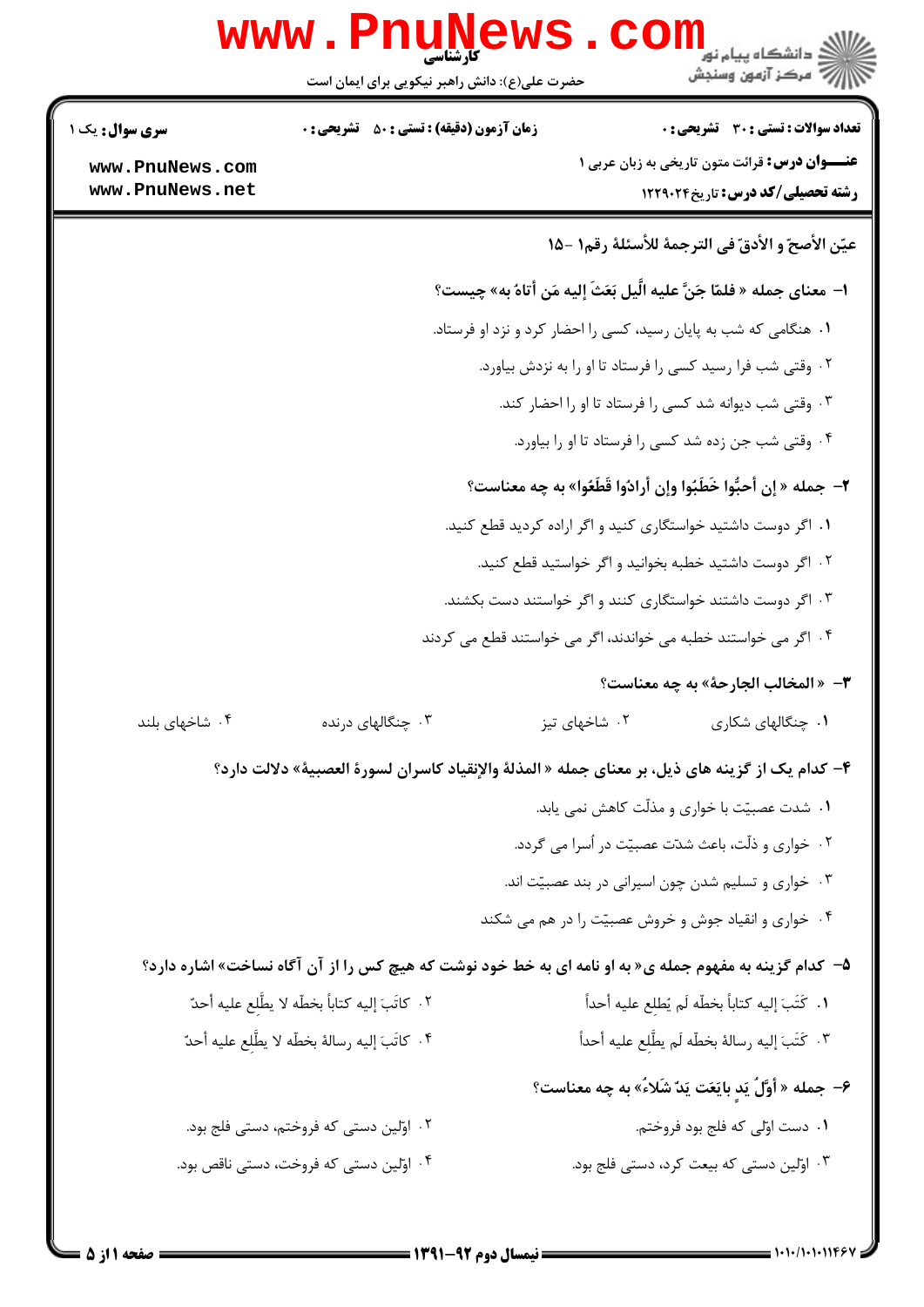| تعداد سوالات : تستي : 30 ٪ تشريحي : 0                                                                                | <b>زمان آزمون (دقیقه) : تستی : 50 ٪ تشریحی : 0</b><br><b>سری سوال : ۱ یک</b> |  |  |  |
|----------------------------------------------------------------------------------------------------------------------|------------------------------------------------------------------------------|--|--|--|
| <b>عنـــوان درس:</b> قرائت متون تاریخی به زبان عربی ۱<br>رشته تحصیلی/کد درس: تاریخ ۱۲۲۹۰۲۴                           | www.PnuNews.com<br>www.PnuNews.net                                           |  |  |  |
| V- كدام گزينه بر معناي « قَدِمَ الخيلُ دونَ الرَّجالةِ فَصِّفَّ الناسُ صفَّين» اشاره دارد؟                           |                                                                              |  |  |  |
|                                                                                                                      | ۰۱ اسبهای با پیادگاه آمدند و در جنگ صفّین صف آرایی کردند.                    |  |  |  |
|                                                                                                                      | ۰۲ سوارگان بدون پیادگان آمدند و مردم دو صف تشکیل دادند.                      |  |  |  |
| ۰۳ اسبان بدون سوار آمدند و به صف مردم در صفّین پیوستند.                                                              |                                                                              |  |  |  |
|                                                                                                                      | ۰۴ سوارگان بدون مردان آمدند و مردم جنگ صفّین را توصیف کردند.                 |  |  |  |
| ٨–  « فاتَّقِ الله! إيّاكَ وشَقِّ العَصا» يعني چه؟                                                                   |                                                                              |  |  |  |
| ٠١ از خدا بترس، تو را با شكستن عصا چه كار؟                                                                           | ۰۲ تقوای الهی پیشه می کنم، تفرقه افکنیی نکن.                                 |  |  |  |
| ۰۳ از خدا بترس و عصا را نشکن.                                                                                        | ۰۴ از خدا بترس، و از تفرقه پرهيز كن.                                         |  |  |  |
| ۹- « لا يَصطَلى بِنارهِ» به چه معناست؟                                                                               |                                                                              |  |  |  |
| ۰۱ يکه تاز ميدان بود.                                                                                                | ۰۲ کسی به گردش نمی رسید.                                                     |  |  |  |
| ۰۳ همتایی در مبارزه نداشت.                                                                                           | ۰۴ کسی را یارای ایستادگی در برابر آتش او نیست.                               |  |  |  |
| +ا–  معنای جمله « وَظَهَرَ مِن فِعلِهِ مَا دَلَّ عَلی تصدیقِ مَا رُمِیَ بِه» بر کدام یک از گزینه های ذیل اشاره دارد؟ |                                                                              |  |  |  |
| ۰۱ درستی تیراندازی وی در عمل ظاهر شد.                                                                                | ۰۲ کارش، درستی تیراندازی وی را تصدیق کرد.                                    |  |  |  |
| ۰۳ از ظاهر اعمالش می توان درستی باطن او را فهمید.                                                                    | ۰۴ از اعمالش درستی آنچه را که به او نسبت دادند ظاهر بود                      |  |  |  |
| 11-  « لَه شَغَبٌ يَهُدُّ اصطخر فارِس» به چه معناست؟                                                                 |                                                                              |  |  |  |
| ۰۱ شور و غوغایش به شهر استخر فارس می رسد.                                                                            | ۰۲ نعره و فریادی دارد که استخر فارس را ویران می کند.                         |  |  |  |
| ۰۳ از هیاهوی او شهر استخر فارس می لرزید.                                                                             | ۰۴ وحشت او شهر استخر فارس را تهدید می کند.                                   |  |  |  |
| ۱ <b>۲</b> – کدام جمله بر مفهوم « با تأخیر در وعده گاه حاضر شد» دلالت دارد؟                                          |                                                                              |  |  |  |
| ٠١. أسرَع في الحضور بتأخيرِ.                                                                                         | ٠٢ فَجاءَ متأخّراً عند الوعدة.                                               |  |  |  |
| ٠٣ حَضَر في الموعِد بتأخير.                                                                                          | ۴.  حَضَر في الموعد مع التأخير.                                              |  |  |  |
| ۱۳- کدام گزینه بر معنای جمله « وُقِرَ سَمعٌ لم يَفقَهِ الوَاعيةِ» اشاره دارد؟                                        |                                                                              |  |  |  |
| ۰۱ گوش ناشنوای حق، کر است.                                                                                           | ۰۲ آنکه حق را نشنود، ناشنواست.                                               |  |  |  |
| ۰۳ کسی که صدای حق را نمی شنود، کر است.                                                                               | ۰۴ کر باد گوشی که بانگ رسای حق را نشنود.                                     |  |  |  |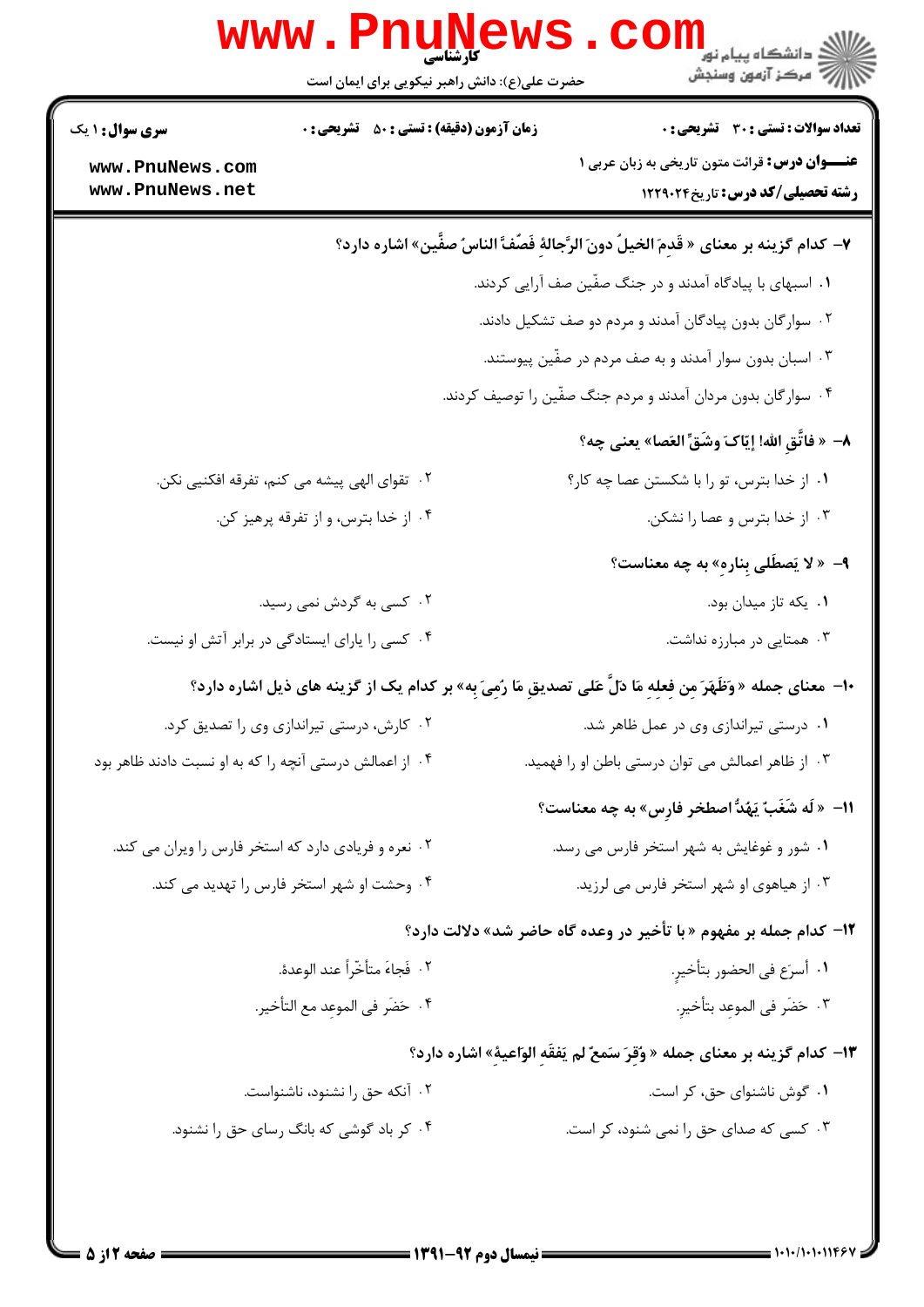|                                                           | کار شناسی<br>حضرت علی(ع): دانش راهبر نیکویی برای ایمان است                                                 | ڪ دانشڪاه پيا <sub>م</sub> نور<br>ر <i>7</i> مرڪز آزمون وسنڊش                                   |  |  |  |
|-----------------------------------------------------------|------------------------------------------------------------------------------------------------------------|-------------------------------------------------------------------------------------------------|--|--|--|
| <b>سری سوال :</b> ۱ یک                                    | <b>زمان آزمون (دقیقه) : تستی : 50 ٪ تشریحی : 0</b>                                                         | تعداد سوالات : تستى : 30 قشريحى : 0                                                             |  |  |  |
| www.PnuNews.com<br>www.PnuNews.net                        |                                                                                                            | <b>عنـــوان درس:</b> قرائت متون تاریخی به زبان عربی ۱<br><b>رشته تحصیلی/کد درس:</b> تاریخ۲۲۹۰۲۴ |  |  |  |
|                                                           | <b>۱۴- کدام جمله بر مفهوم « زلزله ها در سال ۲۴۲هــق رخ داده است» اشاره دارد؟</b>                           |                                                                                                 |  |  |  |
|                                                           | ٠٢ وقعت الهزات سنهٔ اثنتين و أربعين و مائهٔ.                                                               | ٠١ كانت الزلازل عام مائتان و اثنتان و أربعون.                                                   |  |  |  |
|                                                           | ۰۴ حدثت الزلزالات عام اثنتين و أربعون و مائتين.<br>٠٣ حدثت الزلازل سنهٔ مائتينِ و اثنتينِ و أربعينَ.       |                                                                                                 |  |  |  |
|                                                           |                                                                                                            | <mark>1۵</mark> — « تستطاب لک الألوان» يعني چه؟                                                 |  |  |  |
|                                                           | ۰۲ کاسه های رنگی پیش تو آورده اند                                                                          | ٠١ سفره ای رنگی برای تو ترتیب داده اند.                                                         |  |  |  |
|                                                           | ۰۴ عاقبت به خیر باشی.                                                                                      | ۰۳ لکه های رنگ را پاک کن.                                                                       |  |  |  |
|                                                           |                                                                                                            | 1۶- نهج البلاغة توسط چه كسى جمع آورى شد؟                                                        |  |  |  |
| ۰۴ شیخ کلینی                                              | ۰۳ شیخ طوسی                                                                                                | ۰۲ شریف رضی<br>۰۱ شیخ صدوق                                                                      |  |  |  |
|                                                           |                                                                                                            | <b>۱۷</b> - کدام گزینه با سایر گزینه ها تفاوت دارد؟                                             |  |  |  |
| ۴. التنبيه والإشراف                                       | ۰۳ الإرشاد                                                                                                 | ٠٢ تاريخ اليعقوبي<br>٠١. الأخبار الطوال                                                         |  |  |  |
|                                                           |                                                                                                            | عين الصحيح فى التشكيل و الاعراب فى الاسئله التاليه من رقم ١٨ حتى ٣٠                             |  |  |  |
|                                                           |                                                                                                            | 18– جمله « من يعط باليد القصيرة يعط باليد الطويلة» به چه معناست؟                                |  |  |  |
|                                                           | ٠١ مِن، القصيرةَ، يَعِطُ، الطويلةَ<br>٢. مَن، يُعطِ، يُعطِ، باليدِ                                         |                                                                                                 |  |  |  |
| ۴. يُعطِ، يُعطَ، باليدِ، الطويلةِ                         |                                                                                                            | ٠٣ يُعطِ، باليدِ، القصيرةِ، الطويلةَ                                                            |  |  |  |
|                                                           |                                                                                                            |                                                                                                 |  |  |  |
|                                                           |                                                                                                            | 1٩− « من عبدالله عليّ أميرالمؤمنين إلى أهل الكوفة جبهة الأنصار» به چه معناست؟                   |  |  |  |
|                                                           | ٢.  أميرٌ، المؤمنينَ، أهلٌ، الكوففِّ، جبهةٌ                                                                | ٠١. مِن، عبدِ، عليٍّ، أميرِ، الكوفةِ، جبهةِ                                                     |  |  |  |
| ۴ .  مِن، عبدِ، عليِّ، أميرُ، الكوففِ، جبههْ <sub>ٍ</sub> |                                                                                                            | ٣. أميرٌ، المؤمنينَ، أهلِ، الكوففِ، الأنصارَ                                                    |  |  |  |
|                                                           | أمر في فيك من العلقم                                                                                       | <b>٢٠</b> – عين الصحيح؟اشرب بكأس كنت تسقى بها                                                   |  |  |  |
|                                                           | ٢. إِشرَب، بكأسِ، أمرَّ، العلقمِ                                                                           | ٠١. إِشرِب، كنتَ، تُسقَى، االعلقمُ                                                              |  |  |  |
| ۴. كنتِ، تَسقِى، أمرٍ، فيكِ                               |                                                                                                            | ٢. أشرِبُ، بكأسِ، كُنتُ، تُسقَى، أمرٌ                                                           |  |  |  |
|                                                           | ٢١- در جمله «فَأمّا الذَّهَبُ والفضّة والمتاعُ فَلَم يَكُن <u>يُحصيه أحدٌ».</u> يُحصِيه أحدٌ به چه معناست؟ |                                                                                                 |  |  |  |
| ۰۲ مبتدأ مؤخر و مرفوع محلأ                                |                                                                                                            | ٠١ خَبرُ يكن و منصوب محلاً                                                                      |  |  |  |
|                                                           | ۰۳ جملهٔ خبریهٔ و مرفوع محلاً<br>۴. فعل و فاعل في محل الرفع إسم لـ يكن                                     |                                                                                                 |  |  |  |
|                                                           |                                                                                                            |                                                                                                 |  |  |  |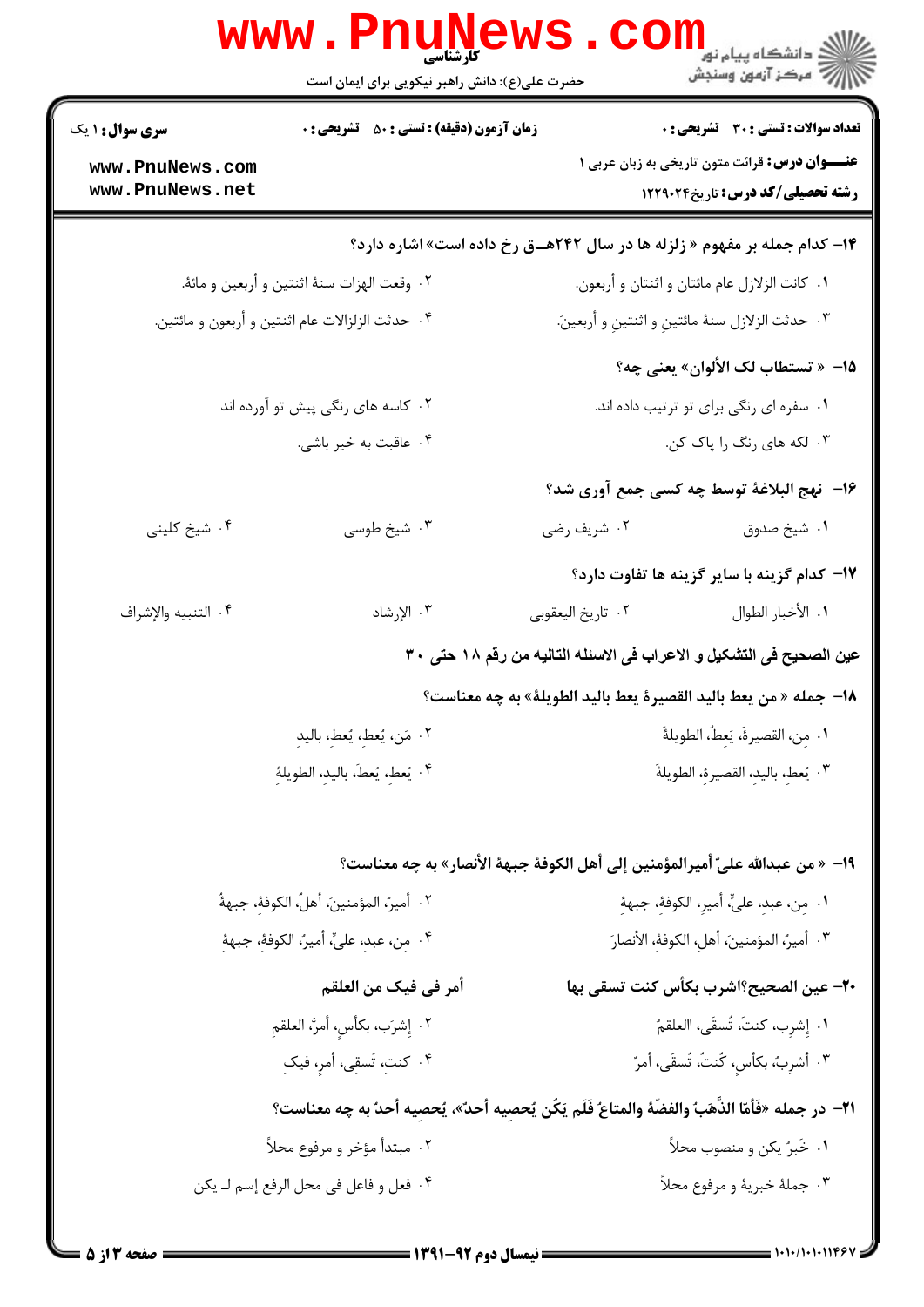|                                                                                                                                                 | WWW.PI<br>کارشناسی<br>حضرت علی(ع): دانش راهبر نیکویی برای ایمان است                                   |                                                                                                              | ڪ دانشڪاه پيا <sub>م</sub> نور<br><mark>√</mark> مرڪز آزمون وسنڊش                                |  |  |
|-------------------------------------------------------------------------------------------------------------------------------------------------|-------------------------------------------------------------------------------------------------------|--------------------------------------------------------------------------------------------------------------|--------------------------------------------------------------------------------------------------|--|--|
| <b>سری سوال : ۱ یک</b>                                                                                                                          | <b>زمان آزمون (دقیقه) : تستی : 50 ٪ تشریحی : 0</b>                                                    |                                                                                                              | <b>تعداد سوالات : تستي : 30 ٪ تشريحي : 0</b>                                                     |  |  |
| www.PnuNews.com<br>www.PnuNews.net                                                                                                              |                                                                                                       |                                                                                                              | <b>عنــــوان درس:</b> قرائت متون تاریخی به زبان عربی ۱<br><b>رشته تحصیلی/کد درس:</b> تاریخ۲۲۹۰۲۴ |  |  |
| <b>۲۲</b> - « آثروا» در جمله « لاأفلح قوم <u>ٌ آثروا </u> مرضاة أنفسهم على مرضاة الخالق» داراى چه نقشى است؟                                     |                                                                                                       |                                                                                                              |                                                                                                  |  |  |
| ۰۴ جملهٔ معترضهٔ                                                                                                                                | ۰۳ جملهٔ وصفيهٔ                                                                                       | ۰۲ جملهٔ دعائیهٔ                                                                                             | ٠١. جملهٔ حاليهٔ                                                                                 |  |  |
| و ساكنوها إلى الأجداث قد                                                                                                                        |                                                                                                       | <b>۲۳</b> – در بیت ذیل، کدام گزینه بر نقش کلمه قفراً اشاره دارد؟ أضحت منازلُهم <u>قفراً</u> معطلهٔ           | رحلوا                                                                                            |  |  |
| ۰۴ خبر أضحت و منصوب                                                                                                                             | ۰۳ مفعول به و منصوب                                                                                   | ۰۲ تمیز و منصوب                                                                                              | ۰۱ حال و منصوب                                                                                   |  |  |
|                                                                                                                                                 |                                                                                                       | ۲۴− « كارهاً» در جمله « إنى كنتٌ لما فعل أهل المدينة كارهاً» داراى چه نقشى است؟                              |                                                                                                  |  |  |
| ۰۴ مفعول به                                                                                                                                     | $J$ ۰ جال                                                                                             | ٠٢ خبر فعل ناقص                                                                                              | ۰۱ تميز                                                                                          |  |  |
| ∆Y− در جمله « و ضمّنه فضلاً عن الفتوح أبحاثاً عمرانية أو سياسيّة يندُر العثور عليها في الكتب التاريخيّة» أبحاثاً داراي چه نقشي                  | ۰۲ مفعول به و منصوب                                                                                   |                                                                                                              | است؟<br>٠١ خبر فعل ناقص ضمّن                                                                     |  |  |
|                                                                                                                                                 | ۰۴ نائب فاعل                                                                                          |                                                                                                              | ٠٣ اسم حرف مشبّههٔ بالفعل                                                                        |  |  |
|                                                                                                                                                 |                                                                                                       | ٢۶−  جمله «يا أمير المؤمنين لا طاقةً لي بذلك و لا قوّةً» به چه معناست؟.                                      |                                                                                                  |  |  |
|                                                                                                                                                 | ٠٢ اسم حرف مشبّههٔ بالفعل محذوف                                                                       | ٠١ خبر فعل ناقص محذوف                                                                                        |                                                                                                  |  |  |
| ۰۴ مفعول مطلق                                                                                                                                   |                                                                                                       | ۰۳ خبر لای نفی جنس                                                                                           |                                                                                                  |  |  |
|                                                                                                                                                 |                                                                                                       | ٢٧–  «كان ركن الدولة المذكور أوسط الإخوة الثلاثة» به چه معناست؟                                              |                                                                                                  |  |  |
| ٠٢ ركن، الدولةُ، المذكورُ،  أوسطُ، الثلاثةَ                                                                                                     |                                                                                                       | ٠١. ركن، الدولهِ، المذكورِ، أوسطَ، الثلاثهِ                                                                  |                                                                                                  |  |  |
|                                                                                                                                                 | ۰۴ ركنُ الدولة، المذكورُ، أوسطَ، الإخوةُ الثلاثةُ<br>٣. ركن الدولهِ، المذكورَ، أوسطُ، الإخوةُ الثلاثة |                                                                                                              |                                                                                                  |  |  |
|                                                                                                                                                 |                                                                                                       | ٢٨-  در جمله « ثُمَّ انصرفوا وافرين ما نالَ رَجُلٌ مِنهُم كَلمٌ و لا أريقَ لَهُم دمٌ»، نقش كلمه وافرين چيست؟ |                                                                                                  |  |  |
| ۰۴ حال و منصوب به یاء                                                                                                                           | ٠٣ صفت فاعل انصرفوا                                                                                   | ۰۲ اسم مثنی                                                                                                  | ٠١. فاعل انصرفوا                                                                                 |  |  |
| ٢٩- كدام گزينه بر نقش كلمات خط كشيده در جمله ذيل دلالت دارد؟« ألَّا وإنَّ الشجرةَ البرّيَّة أصلبٌ <u>عُوداً</u> ، والرَّواتِعَ الخَضِرةَ أرَقِّ |                                                                                                       |                                                                                                              | جُلوداً، والنباتاتَ البدويّة ً أُقوىَ وقوداً»                                                    |  |  |
|                                                                                                                                                 | ۰۲ تميز و منصوب                                                                                       |                                                                                                              | ۰۱ خبر إنّ و منصوب                                                                               |  |  |
|                                                                                                                                                 | ۰۴ صفت الشجرة، الرَّواتِعَ و النباتاتَ                                                                |                                                                                                              | ۰۳ حال و منصوب                                                                                   |  |  |
| صفحه ۱۴ز ۵                                                                                                                                      | = نیمسال دوم 92-1391 =                                                                                |                                                                                                              | = 1・1・/1・1・11467                                                                                 |  |  |